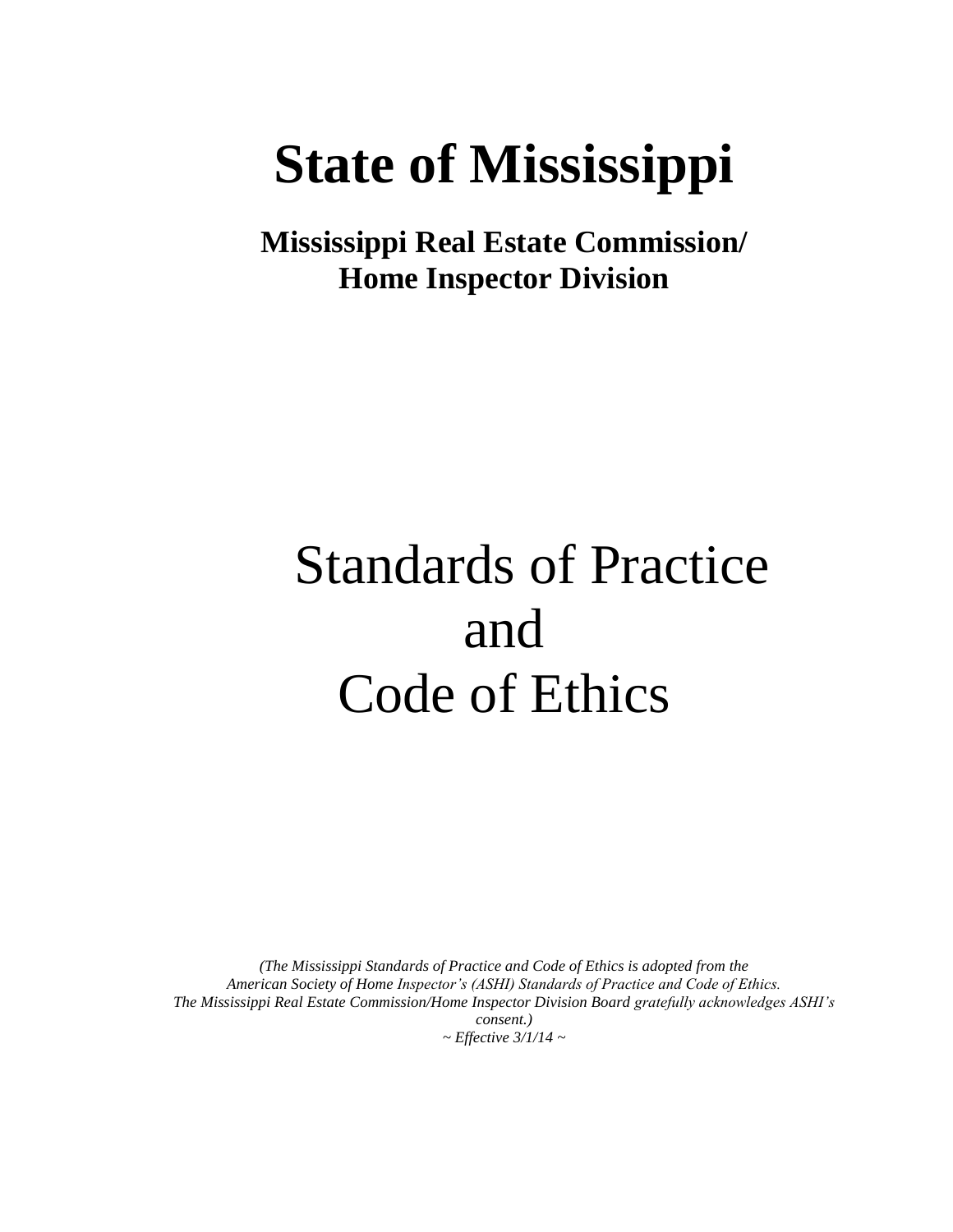# Mississippi Real Estate Commission/Home Inspector Division Board Standards of Practice and Code of Ethics

*The Mississippi Standards of Practice and Code of Ethics is adopted from the American Society of Home Inspector's (ASHI) Standards of Practice and Code of Ethics. The Mississippi Real Estate Commission/Home Inspector Division Board gratefully acknowledges ASHI's consent.*

*Effective March 1, 2014 (ASHI)*

# **Standards of Practice**

# **1. INTRODUCTION**

The American Society of Home Inspectors, Inc. (ASHI) is a not-for-profit professional society established in 1976. Membership in ASHI is voluntary and its members are private home *inspectors*. ASHI's objectives include promotion of excellence within the profession and continual improvement of its members' inspection services to the public.

# **2. PURPOSE AND SCOPE**

**2.1** The purpose of the Standards of Practice is to establish a minimum standard (Standard) for *home inspections* performed by *home inspectors* who subscribe to this Standard. *Home inspections* performed using this Standard are intended to provide the client with information about the condition of inspected systems and *components* at the time of the *home inspection*.

#### **2.2 Inspectors shall:**

- **A.** inspect readily accessible, visually observable, installed systems and components listed in this Standard.
- **B.** provide the client with a written report, using a format and medium selected by the inspector, that states:
	- 1. those systems and components inspected that, in the professional judgment of The inspector, are not functioning properly, significantly deficient, unsafe, or are near the end of their service lives.
	- 2. recommendations to correct, or monitor for future correction, the deficiencies reported in 2.2.B.1, or items needing further evaluation. (Per Exclusion 13.2.A.5 inspectors are NOT required to determine methods, materials, or costs of corrections.),
	- 3. reasoning or explanation as to the nature of the deficiencies reported in 2.2.B.1, that are not self-evident,
	- 4. systems and components designated for inspection in these Standards of Practice that were present at the time of the home inspection but were not inspected and the reason(s) they were not inspected.
- **C.** adhere to the ASHI Code of Ethics for the Home Inspection Profession.

# **2.3 This Standard is not intended to limit inspectors from:**

- **A.** including other inspection services or systems and components in addition to required in Section 2.2.A.
- **B.** designing or specifying repairs, provided the inspector is appropriately qualified and willing to do so.
- **C.** excluding systems and components from the inspection if requested by the client.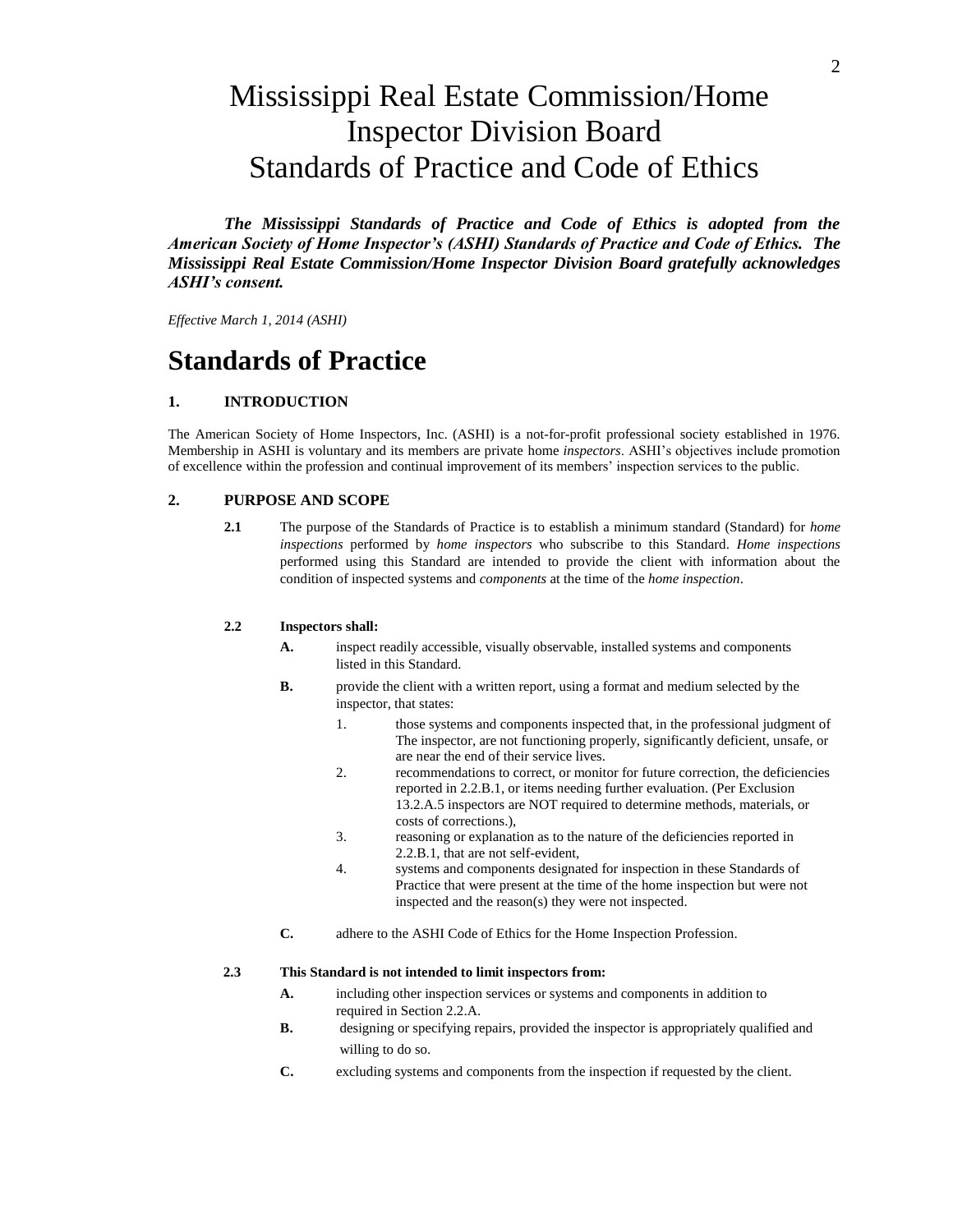# **3. STRUCTURAL COMPONENTS**

# **3.1 The inspector shall:**

- **A.** inspect structural components including the foundation and framing.
- **B.** describe:
	- 1. the methods used to inspect under-floor crawlspaces and attics.
	- 2. the foundation.
	- 3. the floor structure.
	- 4. the wall structure.
	- 5. the ceiling structure.
	- 6. the roof structure.

### **3.2 The inspector is NOT required to:**

- **A.** provide any engineering or architectural services or analysis.
- **B.** offer an opinion as to the adequacy of any structural system or component.<br> **C.** enter under-floor crawlspace areas that have less than 24 inches of vertical
- enter under-floor crawlspace areas that have less than 24 inches of vertical clearance between components and the ground or that have an access opening smaller than 16 inches by 24 inches.
- **D.** traverse attic load-bearing components that are concealed by insulation or by other materials.

# **4. EXTERIOR**

# **4.1 The inspector shall:**

- **A.** inspect:
	- 1. wall coverings, flashing, and trim.
	- 2. exterior doors.
	- 3. attached or adjacent decks, balconies, stoops, steps, porches, and their associated railings.
	- 4. eaves, soffits, and fascias where accessible from the ground level.
	- 5. vegetation, grading, surface drainage, and retaining walls that are likely to adversely affect the building.
	- 6. adjacent or entryway walkways, patios, and driveways.
	- **B.** describe wall coverings.

#### **4.2 The inspector is NOT required to inspect:**

- **A.** screening, shutters, awnings, and similar seasonal accessories.
- **B.** fences, boundary walls, and similar structures.
- **C.** geological and soil conditions.
- **D.** recreational facilities.
- **E.** outbuildings other than garages and carports.
- **F.** seawalls, break-walls, and docks.
- **G.** erosion control and earth stabilization measures.

# **5. ROOFING**

# **5.1 The inspector shall:**

- **A.** inspect:
	- 1. roofing materials.<br>2. roof drainage syst
	- roof drainage systems.
	- 3. flashing.
	- 4. skylights, chimneys, and roof penetrations.
- **B.** describe:
	- 1. roofing materials.
	- 2. methods used to inspect the roofing.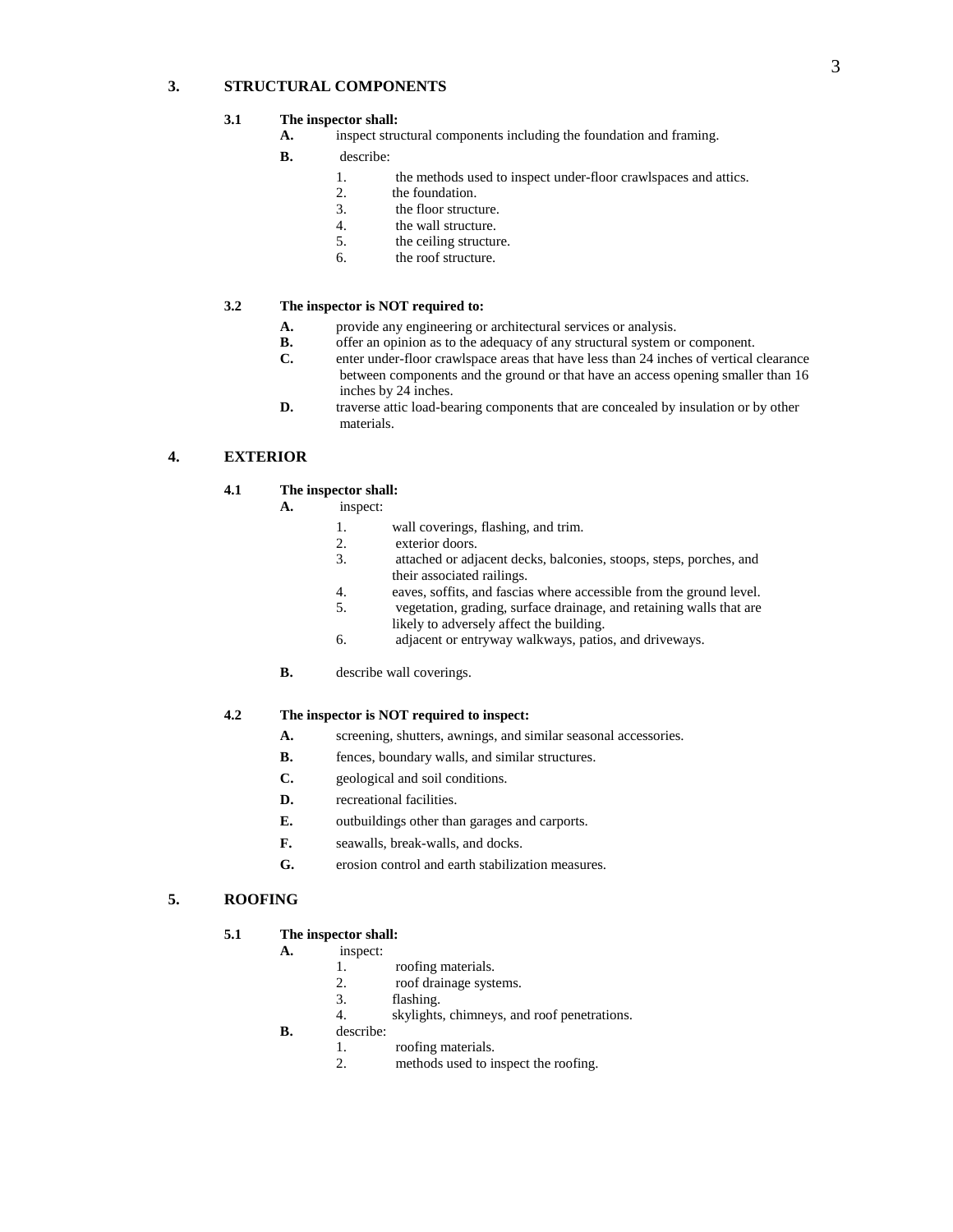#### **5.2 The inspector is NOT required to inspect:**

- **A.** antennas.
- **B.** interiors of vent systems, flues, and chimneys that are not readily accessible.
- **C.** other installed accessories.

# **6. PLUMBING**

# **6.1 The inspector shall:**

**A.** inspect:

- 1. interior water supply and distribution systems including fixtures and faucets.
- 2. interior drain, waste, and vent systems including fixtures.
- 3. water heating equipment and hot water supply systems.
- 4. vent systems, flues, and chimneys.
- 5. fuel storage and fuel distribution systems.
- 6. sewage ejectors, sump pumps, and related piping.

#### **B.** describe:

- 1. interior water supply, drain, waste, and vent piping materials.
- 2. water heating equipment including energy source(s).
- 3. location of main water and fuel shut-off valves.

# **6.2 The inspector is NOT required to:**

- **A.** inspect:
	- 1. clothes washing machine connections.
	- 2. Interiors of vent systems, flues, and chimneys that are not readily accessible.
	- 3. wells, well pumps, or water storage related equipment.
	- 4. water conditioning systems.
	- 5. solar, geothermal, and other renewal energy water heating systems.
	- 6. manuel and automatic fire extinguishing and sprinkler systems and
	- landscape irrigation systems.
	- 7. septic and other sewage disposal systems.

#### **B.** determine:

- 1. whether water supply and waste disposal systems are public or private.
- 2. water quality.<br>3. the adequacy of
- the adequacy of combustion air components.
- **C.** measure water supply flow and pressure, and well water quantity.
- **D.** fill shower pans and fixtures to test for leaks.

# **7. ELECTRICAL**

# **7.1 The inspector shall:**

- **A.** inspect:
	- 1. service drop.
	- 2. service entrance conductors, cables, and raceways.
	- 3. service equipment and main disconnects.
	- 4. service grounding.
	- 5. interior components of service panels and subpanels.
	- 6. conductors.
	- 7. over-current protection devices.
	- 8. a representative number of installed lighting fixtures, switches, and receptacles.
	- 9. ground fault circuit interrupters and arc fault circuit interrupters.
- . **B.** describe:
	- 1. amperage rating of the service
	- 2. location of main disconnect(s) and sub panels.
	- 3. presence or absence of smoke alarms and carbon monoxide alarms.
	- 4. the predominant branch circuit wiring method.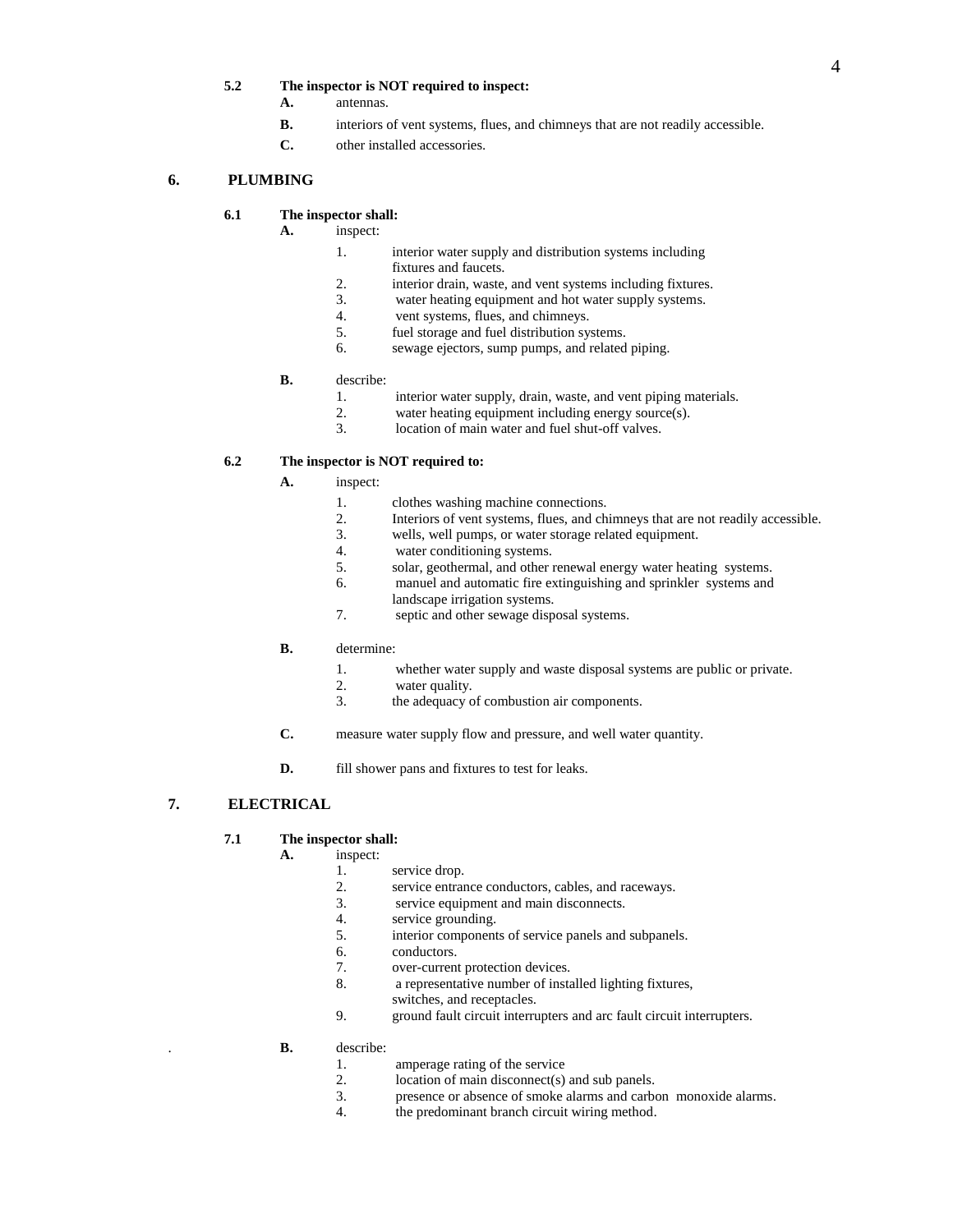#### **7.2 The inspector is NOT required to:**

- **A.** inspect:
	- 1. remote control devices.
	- 2. or test smoke and carbon monoxide alarms, security Systems, and other signaling and warning devices.
	- 3. low voltage wiring systems and components.
	- 4. ancillary wiring systems and components. not a part of the primary electrical power distribution system.
	- 5. solar, geothermal, wind, and other renewable energy systems.
- **B.** measure amperage, voltage, or impedance.
- **C.** determine the age and type of smoke and carbon monoxide alarms.

# **8. Heating**

# **8.1 The Inspector shall:**

- **A.** open readily openable access panels.
- **B.** inspect:
	- 1. installed heating equipment.
	- 2. vent systems, flues, and chimneys.<br>3. distribution systems
	- distribution systems
- **C.** describe:
	- 1. energy source(s).
	- 2. heating systems

# **8.2 The Inspector is NOT required to:**

#### **A.** inspect:

- 1. interiors of vent systems, flues, and chimneys that are not readily accessible.
- 2. heat exchangers.
- 3. humidifiers or dehumidifiers.
- 4. electric air cleaning and sanitizing devices.
- 5. heating systems using ground-source, water-source, solar, and renewable energy technologies.
- 6. heat-recovery and similar whole-house mechanical ventilation systems.

#### **B.** determine

- 1. heat supply adequacy or distribution balance.
- 2. the adequacy of combustion air components.

# **9. AIR CONDITIONING**

#### **9.1 The inspector shall:**

**A.** open readily openable access panels.

#### **B.** inspect:

- 1. central and permanently installed cooling equipment.
- 2. distribution systems.

#### **C.** describe:

- 1. energy source(s).
- 2. cooling systems.

## **9.2 The inspector is NOT required to:**

- **A.** inspect electronic air cleaning and sanitizing devices.
- **B.** determine cooling supply adequacy or distribution balance.
- **C.** inspect cooling units that are not permanently installed or that are installed in windows.
- **D.** inspect cooling systems using ground-source, water-source, solar, and renewable energy technologies. .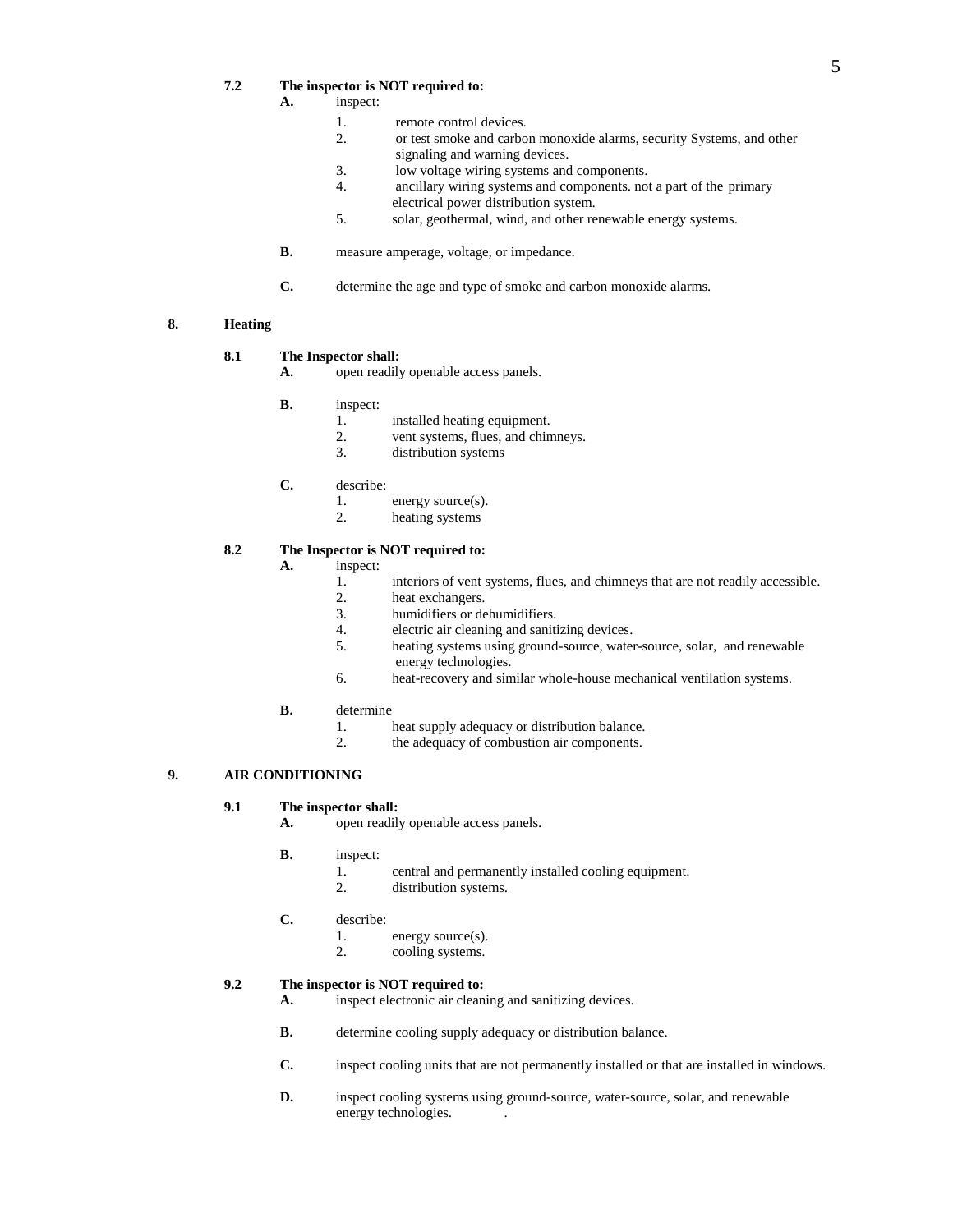# **10. INTERIORS**

# **10.1 The inspector shall inspect:**

- **A.** walls, ceilings, and floors.
- **B.** steps, stairways, and railings.
- **C.** countertops and a representative number of installed cabinets.
- **D.** a representative number of doors and windows.
- **E.** garage doors and garage door operators
- **F.** installed ovens, ranges, surface cooking appliances, microwave ovens, dishwashing machines, and food waste grinders by using normal operating controls to activate the primary function.

#### **10.2 The inspector is NOT required to inspect:**

- **A.** paint, wallpaper, and other finish treatments.
- **B.** floor coverings.
- **C.** window treatments.
- **D.** coatings on the hermetic seals between panes of window glass.
- **E.** central vacuum systems.
- **F.** recreational facilities
- **G.** installed and free-standing kitchen and laundry appliances not listed in Section 10.1.F.
- **H.** appliance thermostats including their calibration, adequacy of heating elements, self cleaning oven cycles, indicator lights, door seals, timers, clocks, timed features, and other specialized features of the appliance.
- **I.** operate, or confirm the operation of every control and feature of an inspected appliance.

# **11. INSULATION & VENTILATION**

# **11.1 The inspector shall:**

- **A.** inspect:
	- 1. insulation and vapor retarders in unfinished spaces.
	- 2. ventilation of attics and foundation areas.
	- 3. kitchen, bathroom, laundry, and similar exhaust systems.
	- 4. clothes dryer exhaust systems.

## **B.** describe:

- 1. insulation and vapor retarders in unfinished spaces.
- 2. absence of insulation in unfinished spaces at conditioned surfaces.
- **11.2 The inspector is NOT required to disturb insulation.**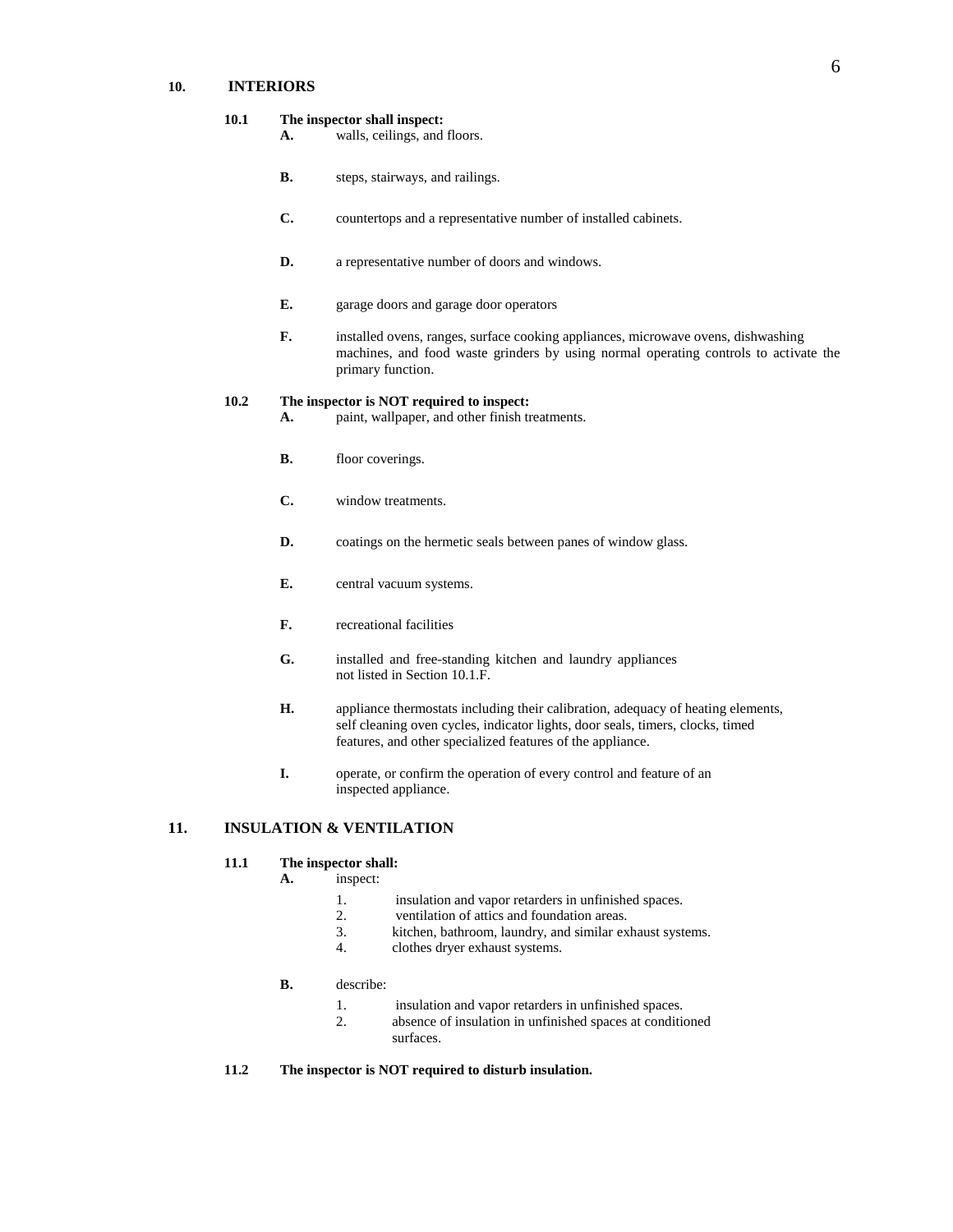# **12. FIREPLACES AND FUEL-BURNING APPLIANCES**

# **12.1 The inspector shall:**

# **A.** inspect:

- 1. fuel-burning fireplaces, stoves, and fireplace inserts.
- 2. fuel-burning accessories installed in fireplaces.<br>3. chimnevs and vent systems.
- chimneys and vent systems.
- **B.** describe systems and components listed in 12.1A.1 and 2.

#### **12.2 The inspector is NOT required to:**

- **A.** inspect:
	- 1. interiors of vent systems, flues, and chimneys that are not readily accessible.
	- 2. fire screens and doors.
	- 3. seals and gaskets.
	- 4. automatic fuel feed devices.
	- 5. mantles and fireplace surrounds.
	- 6. combustion air components and to determine their adequacy.
	- 7. heat distribution assists (gravity fed and fan assisted).
	- 8. fuel-burning fireplaces and appliances located outside the inspected structures.
- **B.** determine draft characteristics.
- **C.** move fireplace inserts and stoves or firebox contents.

.

# **13. GENERAL LIMITATIONS AND EXCLUSIONS**

#### **13.1 General limitations:**

**A.** The inspector is NOT required to perform actions, or to make determinations, or to make recommendations not specifically stated

in this Standard.

- **B.** Inspections performed using this Standard:
	- 1. are not technically exhaustive.
	- 2. are not required to identify and to report:
		- a. concealed conditions, latent defects, consequential damages, and
		- .b. cosmetic imperfections that do not significantly affect a
		- component's performance of its intended function.
		- **c.** This Standard applies to buildings with four or fewer dwelling units and their attached and detached garages and carports
		- **d.** This Standard shall not limit or prevent the inspector from meeting state statues which license professional home inspection and home inspectors.
		- **e.** Redundancy in the description of the requirements, limitations, and exclusions regarding the scope of the home inspection is provided for emphasis only.

#### **13.2 General exclusions:**

#### **A. The inspector is NOT required to determine:**

- 1. the condition of systems or components that are not readily accessible.
- 2. the remaining life expectancy of systems or components..
- 3. the strength, adequacy, effectiveness, or efficiency of systems or component.
- 4. the cause of conditions or deficiencies.
- 5. methods, materials, and costs of corrections.
- 6. future conditions; including, but not limited to failure of systems and components.
- 7. the suitability of the property for any specialized uses..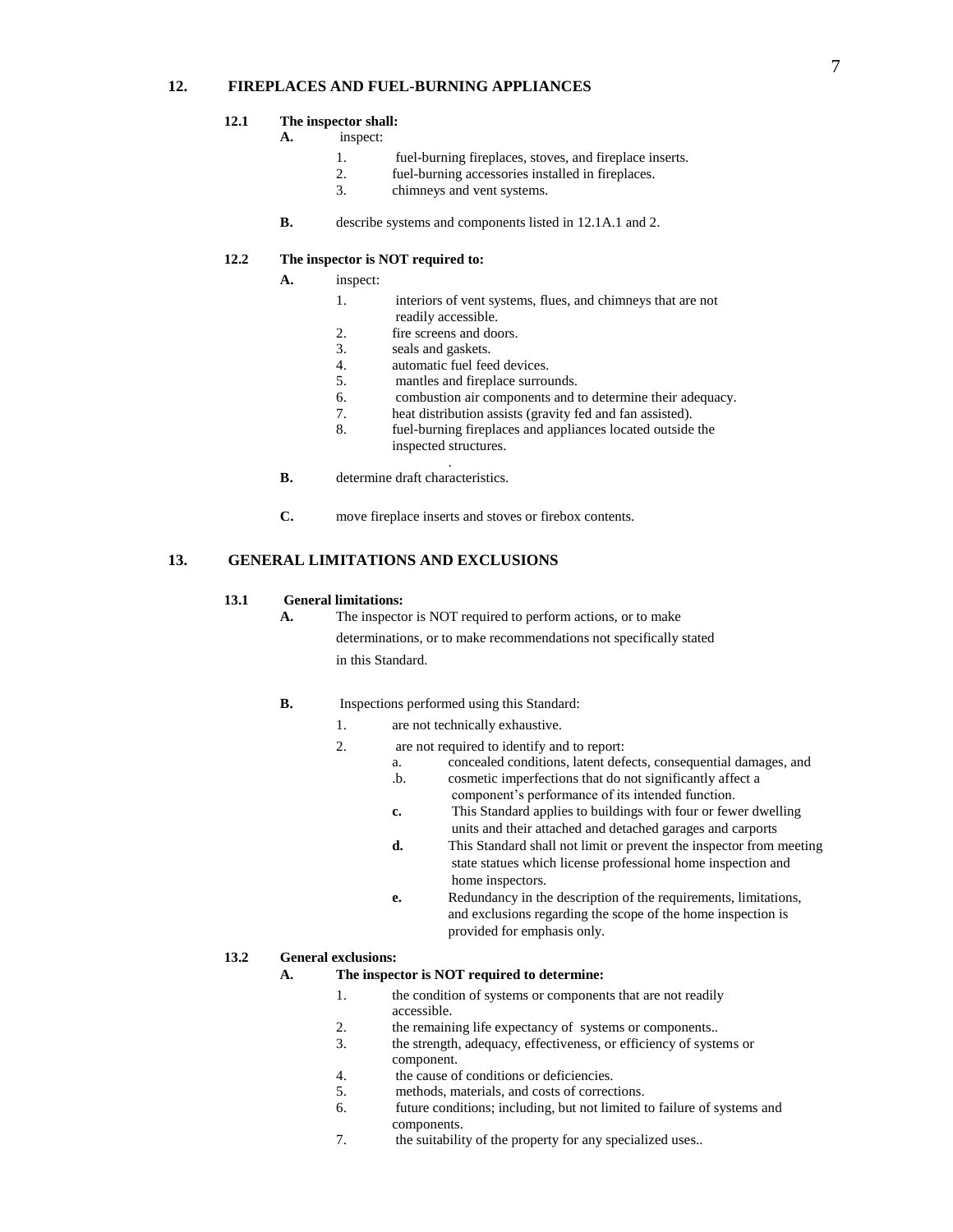- 8. compliance of systems and components with past and present requirements and guidelines, (codes, regulations, laws, ordinances, specifications, installation and maintenance instructions, use and care guides, etc.).
- 9. the market value of the property and its marketability.
- 10. the advisability of purchasing the property.
- 11. the presence of pants, animals, and other life forms and substances that may be hazardous or harmful to humans including, but not limited to, wood destroying organisms, molds and mold-like substances.
- 12. the presence of any environmental hazards including, but not limited to, allergens, toxins, carcinogens, electromagnetic radiation, noise, radioactive substances, and contaminants in building materials, soil, water, and air.
- 13. the effectiveness of systems installed and methods used to control or remove suspected hazardous plants, animals, and environmental hazards.
- 14. operating costs of systems or components.
- 15. acoustical properties of systems and components.
- 16. soil conditions relating to geotechnical or hydrologic specialties.
- 17. whether items, materials, conditions and components are subject to recall, controversy, litigation, product liability, and other adverse claims and conditions.

# **B. The Inspector is NOT required to offer:**

- 1. or to perform acts or services contrary to law or to government regulations.
- 2. or to perform architectural, engineering, contracting, or surveying services or to confirm or to evaluate such services performed by others.
- 3. or to perform trades or professional services other than home inspection.
- 4. warranties or guarantees.

# **C. The Inspector is NOT required to operate:**

- 1. systems or components that is shut down or otherwise inoperable.
- 2. systems or components that do not respond to normal operating controls.
- 3. shut-off valves and manual stop valves.
- 4. automatic safety controls.

# **D. The Inspector is NOT required to enter:**

- 1. areas that will, in the professional judgment of the inspector, likely be dangerous to the inspector or other persons, or damage the property or its systems or components.
- 2. under-floor crawl spaces or attics that are not readily accessible.

# **E. The Inspector is NOT required to inspect:**

- 1. underground items including ,but not limited to, underground storage tanks and other underground indications of their presence, whether abandoned or active.
- 2. items that are not installed.
- 3. installed decorative items.
- 4. items in areas that are not entered in accordance with 13.2.D.
- 5. detached structures other than garages and carports.
- 6. common elements or common areas in multi-unit housing, such as condominium properties and cooperative housing.
- 7. every occurrence of multiple similar components.
- 8. outdoor cooking appliances.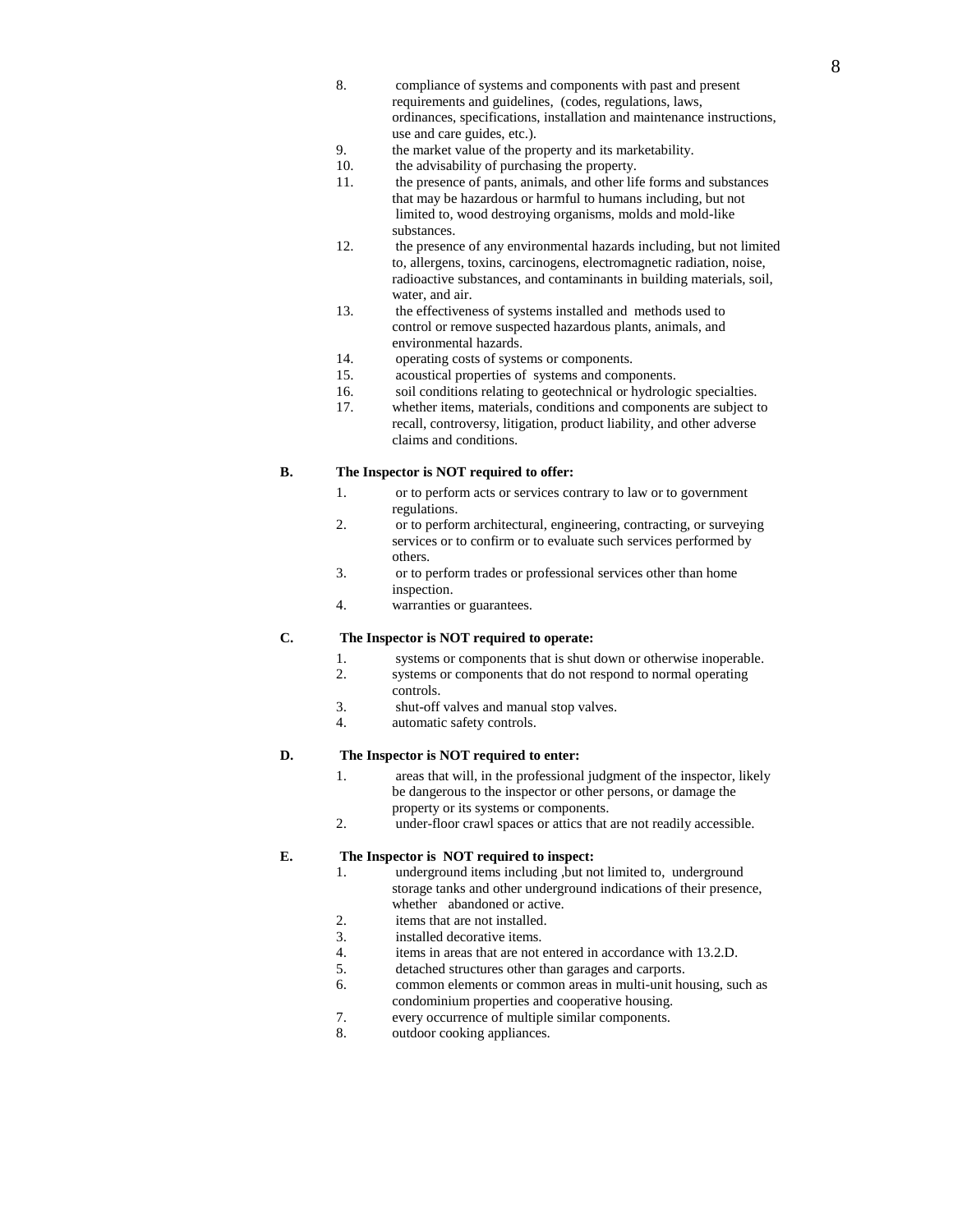# **F. The Inspector is NOT required to:**

- 1. perform procedures or operations that will, in the professional judgment of the inspector, likely be dangerous to the inspector or other persons or to damage the property or its systems or components.
- 2. describe or report on systems or components that are not included in this Standard and were not inspected.
- 3. move personal property, furniture, equipment, plants, soil, snow, ice, or debris.
- 4. dismantle systems or components, except as explicitly required by this Standard.
- 5. reset, reprogram, or otherwise adjust devices, systems, and components affected by inspection required by this Standard.
- 6. ignite or extinguish fires, pilot lights, burners, and other open flames that require manual ignition.
- 7. probe surfaces that would be damaged or where no deterioration is visible or presumed to exist.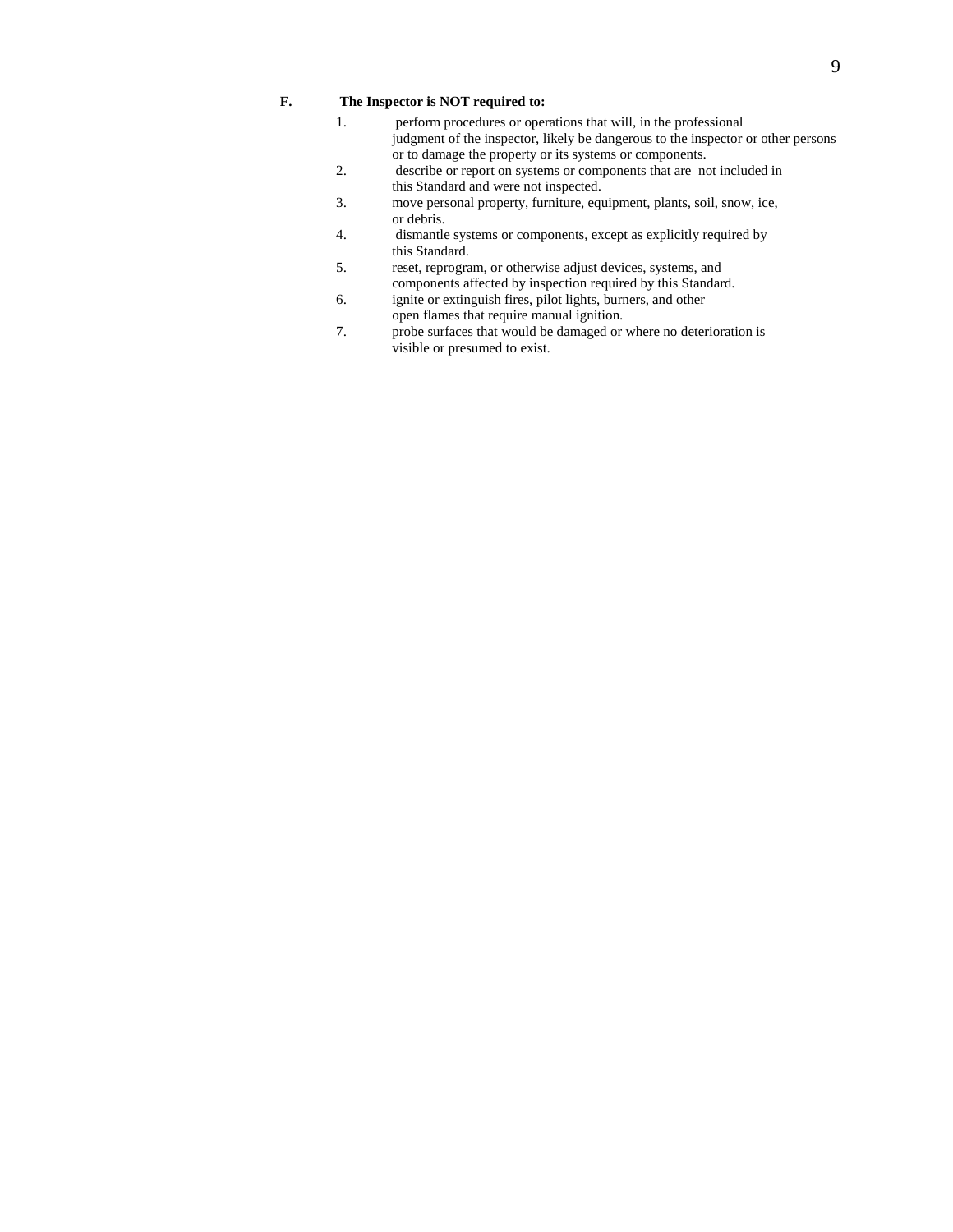# ASHI STANDARDS OF PRACTICE GLOSSARY OF ITALICIZED TERMS

#### **Automatic Safety Controls**

Devices designed and installed to protect systems and components from unsafe conditions

#### **Component**

A part of a system

#### **Decorative**

Ornamental; not required for the proper operation of the essential systems and components of a home

#### **Describe**

To identify (in writing) a system or component by its type or other distinguishing characteristics

#### **Dismantle**

To take apart or remove components, devices, or pieces of equipment that would not be taken apart or removed by a homeowner in the course of normal maintenance

#### **Engineering**

The application of scientific knowledge for the design, control, or use of building structures, equipment, or apparatus

#### **Further Evaluation**

Examination and analysis by a qualified professional, tradesman, or service technician beyond that provided by the home inspection

# **Home Inspection**

The process by which an inspector visually examines the readily accessible systems and components of a home and describes those systems and components using this Standard

#### **Inspect**

The process of examining readily accessible systems and components by (1) applying this Standard, and (2) operating normal operating controls, and (3) opening readily openable access panels

#### **Inspector**

A person hired to examine systems or components of a building using this Standard

#### **Installed**

Attached such that removal requires tools

#### **Normal Operating Controls**

Devices such as thermostats, switches, or valves intended to be operated by the homeowner

#### **Readily Accessible**

Available for visual inspection without requiring moving of personal property, dismantling, destructive measures or actions that will likely involve risk to persons or property

#### **Readily Openable Access Panel**

A panel provided for homeowner inspection and maintenance that is readily accessible, within normal reach, can be opened by one person, and is not sealed in place

#### **Recreational Facilities**

Spas, saunas, steam baths, swimming pools, exercise, entertainment, athletic, playground and other similar equipment, and associated accessories

#### **Representative Number**

One component per room for multiple similar interior components such as windows and electric receptacles; one component on each side of the building for multiple similar exterior components

#### **Roof Drainage Systems**

Components used to carry water off a roof and away from a building

#### **Shut Down**

A state in which a system or component cannot be operated by normal operating controls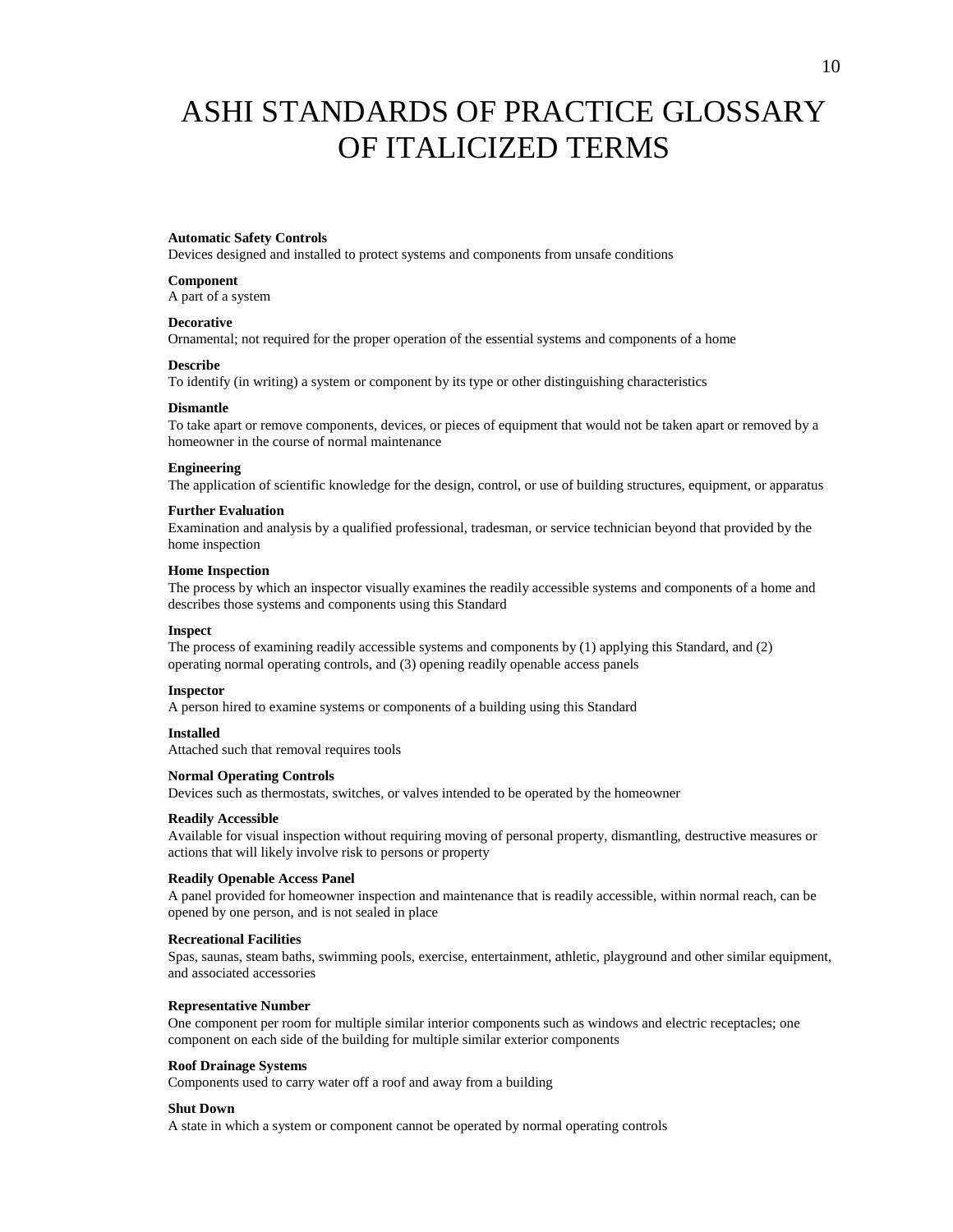#### **Structural Component**

A component that supports non-variable forces or weights (dead loads) and variable forces or weights (live loads)

#### **System**

A combination of interacting or interdependent components, assembled to carry out one or more functions.

#### **Technically Exhaustive**

An investigation that involves dismantling, the extensive use of advanced techniques, measurements, instruments, testing, calculations, or other means

# **Under-floor Crawl Space**

The area within the confines of the foundation and between the ground and the underside of the floor

#### **Unsafe**

A condition in a readily accessible, installed system or component that is judged by the inspector to be a significant risk of serious bodily injury during normal, day-to-day use; the risk may be due to damage, deterioration, improper installation, or a change in accepted residential construction practices

#### **Wall Covering**

A protective or insulating layer fixed to the outside of a building such as: aluminum, brick, EIFS, stone, stucco, vinyl, and wood

#### **Wiring Methods**

Identification of electrical conductors or wires by their general type, such as non-metallic sheathed cable, armored cable, and knob and tube, etc.